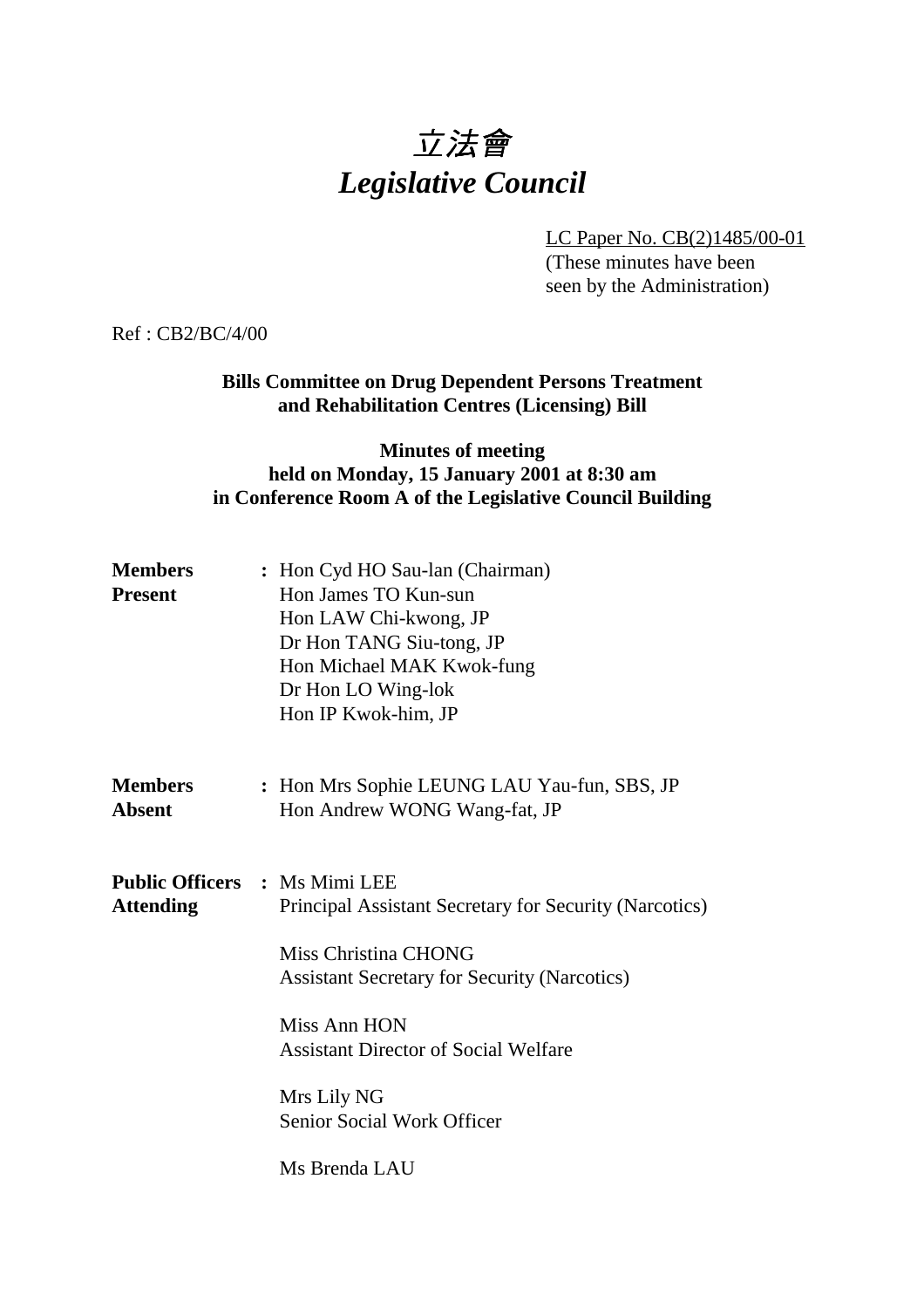Action

Social Work Officer

Ms Fanny IP Senior Assistant Law Draftsman

| <b>Clerk</b> in   | : Ms Doris CHAN                                 |
|-------------------|-------------------------------------------------|
| <b>Attendance</b> | Chief Assistant Secretary (2) 4                 |
| <b>Staff in</b>   | : Mr LEE Yu-sung                                |
| Attendance        | Senior Assistant Legal Adviser                  |
|                   | Ms Dora WAI<br>Senior Assistant Secretary (2) 4 |

# **I. Confirmation of minutes of meeting held on 16 November 2000 and matters arising**

(LC Paper No. CB(2)661/00-01)

The minutes of the meeting held on 16 November 2000 were confirmed.

2. The Chairman invited members to note the views of the Hong Kong Bar Association and the Law Society of Hong Kong on the questions raised by the Bills Committee concerning the human rights of a person undergoing drug treatment or rehabilitation in a treatment centre. Both organisations held the view that the enforcement of rules set by a treatment centre would not pose any problem in practice provided the person's prior agreement to the rules had been sought.

# **II. Meeting with the Administration**

(LC Paper Nos. CB(2)662/00-01(01) to (04))

Protection of residents' information kept by drug treatment centres (LC Paper No. CB(2)662/00-01(01))

3. Principal Assistant Secretary for Security (Narcotics) (PAS(N)) briefed members on the main points of the Administration's paper.

4. Senior Assistant Legal Adviser (SALA) pointed out that although the use of residents' personal data was subject to the Personal Data (Privacy) Ordinance (Cap.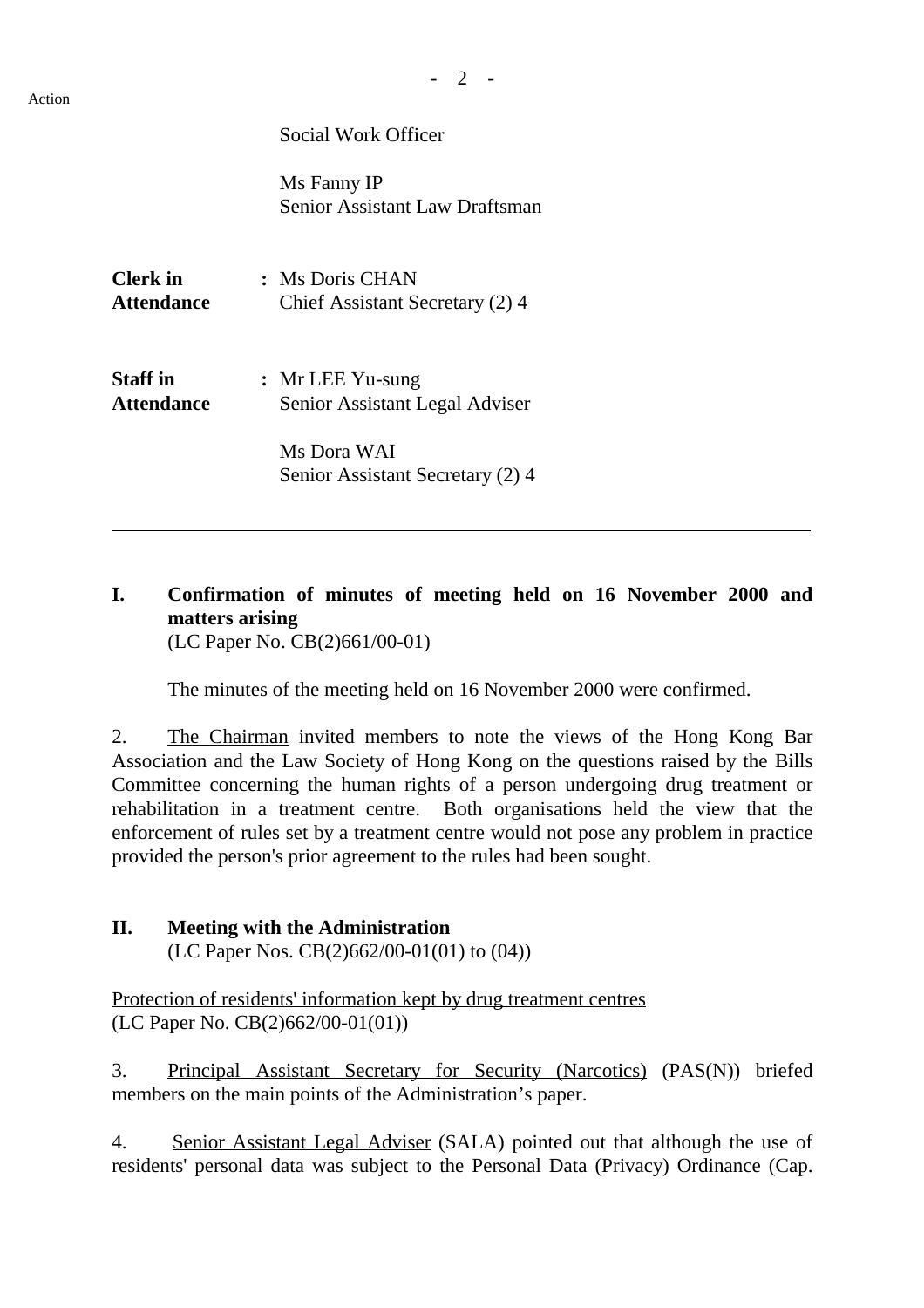486), there were a number of exemptions to the protection afforded to such information, e.g. the Police was authorised to have access to it for the purposes of crime investigation or prosecution. Clause 18(5) of the Bill required the licensing authority, the Social Welfare Department (SWD), to pass books and documents removed from a centre as evidence during an inspection to the Police as soon as possible. The Police would have access to personal data of residents. He pointed out that there were different prosecution arrangements within the Government. The prosecutions of offences relating to municipal and labour matters were handled by departments concerned.

5. The Chairman considered that the Police's involvement might only be necessary when resistance was anticipated during an inspection of a centre. She asked whether SWD could assume the prosecution role so that it would have custody of the information removed from a centre instead of the Police. Such an arrangement would rule out the possibility of the Police using the residents' information for investigation of other offences. The Chairman opined that as the primary objective of the Bill was to regulate the fire and building safety of centres and not to facilitate crime investigation, it was inappropriate if residents' information obtained by SWD during an inspection would provide a means for the Police to investigate drug-related or other offences. She suggested deleting clause 18(5) of the Bill. Mr Michael MAK shared the view of the Chairman.

6. PAS(N) said that in considering the matter, it was necessary to strike a right balance between protection of residents' information and maintaining public safety. She explained that the passing of residents' information to the Police was necessary strictly on a "need" basis, i.e. only when a centre was suspected to have committed an offence under the Bill. Senior Assistant Law Draftsman (SALD) added that information, after having been removed by SWD during an inspection but found not related to the offences under the Bill, was not required to be passed to the Police under the Bill. As regards the requirement for centres to keep a simple register of residents' information, PAS(N) said that many existing centres were already keeping such information. The intention of this requirement was to enable SWD to understand more about the operation of centres to facilitate the discharge of its role as the licensing authority. The information was not intended to be used against residents who were undergoing or had undergone treatment.

7. In reply to Dr LO Wing-lok, PAS(N) said that basically only basic information such as the name, address, date of admission to the centre and contact details of a nextof-kin of an inmate would be kept by centres. Some centres might also obtain background information of residents, which might include their past criminal activities, with a view to better understanding the resident and being able to provide him with a suitable treatment programme. In response to the Chairman's request in paragraph 5 above, PAS(N) said that the Administration would take account of various factors like manpower resources when considering the feasibility of appointing SWD as the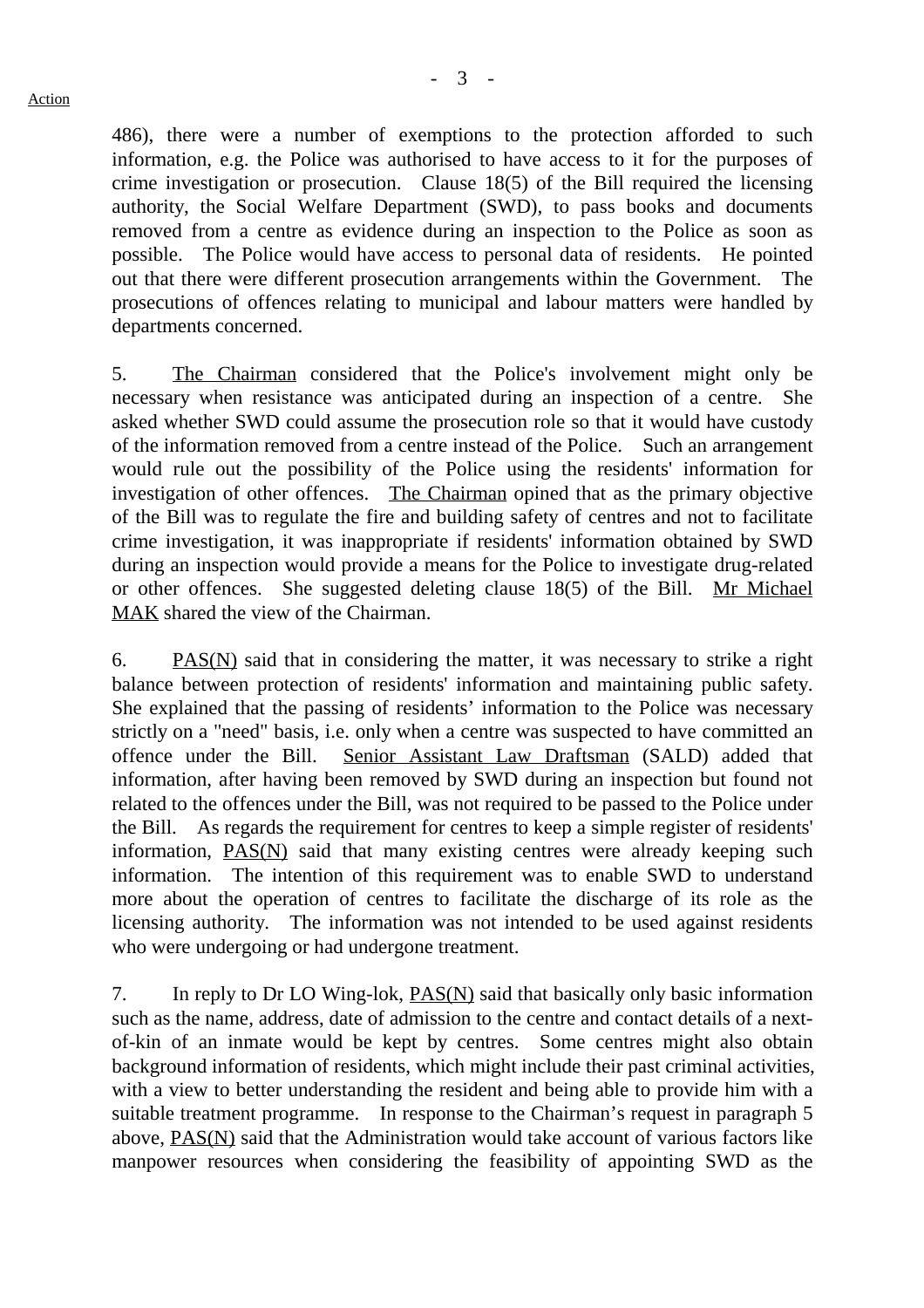#### Action

prosecution authority.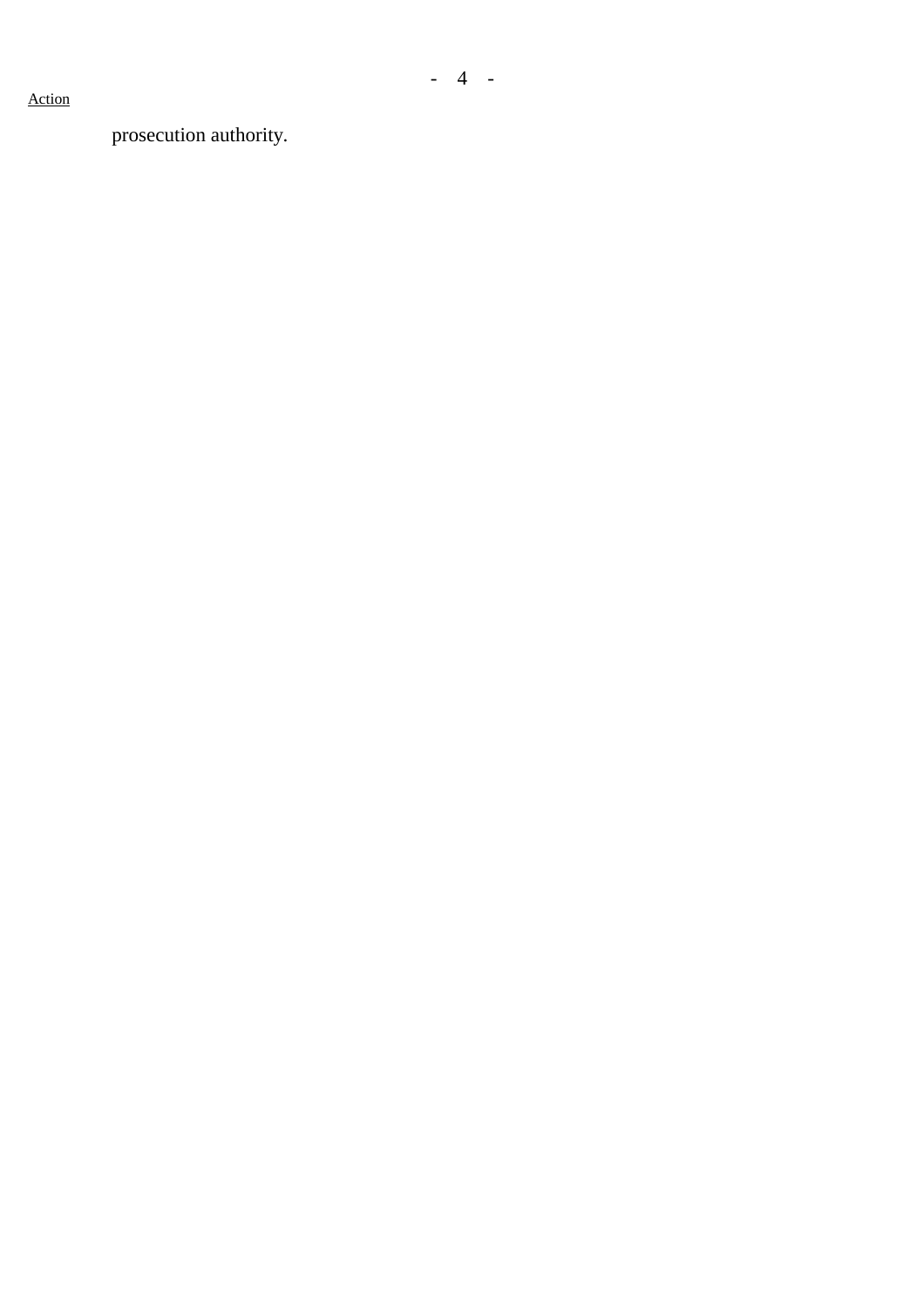8. The Chairman commented that the current practice of exchanging information within Government departments was in contradiction of the Personal Data (Privacy) Ordinance. However, Dr LO Wing-lok was of the view that it was sometimes difficult to fully protect the personal information of an inmate when public interest was involved.

9. Mr LAW Chi-kwong expressed his reservation about the Chairman's proposal to delete clause 18(5). He pointed out that the Bill itself already delimited the licensing authority to only remove records or articles which were relevant to the licensing scheme under the Bill. In his view, the possibility of obtaining excessive information by SWD could be eliminated if records of basic personal data of residents were kept separately from records of other background information of residents. The person in charge of a centre would therefore be able to pass to SWD only the records of basic personal data of residents during an inspection. SALA pointed out that even basic information such as the address of a resident might help the Police investigate crimes.

10. On prosecution arrangements, SALD explained that in some circumstances departments might be authorized to prosecute for certain offences, for example, where a lot of prosecutions were expected and the offences were of a technical nature which would involve little or no investigation. Otherwise, prosecution would normally be handled by the Department of Justice and usually the Police would undertake the investigation relating to the prosecution.

11. Mr James TO declared that he was a member of the Action Committee Against Narcotics. He pointed out that the information of residents kept by centres was sensitive as it might contain information of drug-related activities or other crimes. In his view, the confidentiality of such information could not be compromised or else drug dependent persons would not seek treatment. He considered that the arrangements proposed under the Bill would cause distrust between centres and residents and would create an adverse impact on the willingness of drug dependent persons to undergo voluntary drug rehabilitation treatment at these centres. He envisaged that the manpower required by SWD to take up the prosecution role should not be a problem as only several additional staff would need to be trained up to perform investigation and prosecution work in respect of non-compliance with the licensing requirements.

12. SALD reiterated that any records or articles removed by SWD or any authorised person during an inspection would be required to be delivered to the Police only if they are relevant to prosecution of offences under the Bill. Protection was provided to residents in clause 23 of the Bill. Pursuant to that clause, any information obtained by the Police would be inadmissible as evidence in any proceedings against residents or rehabilitated persons for offences under the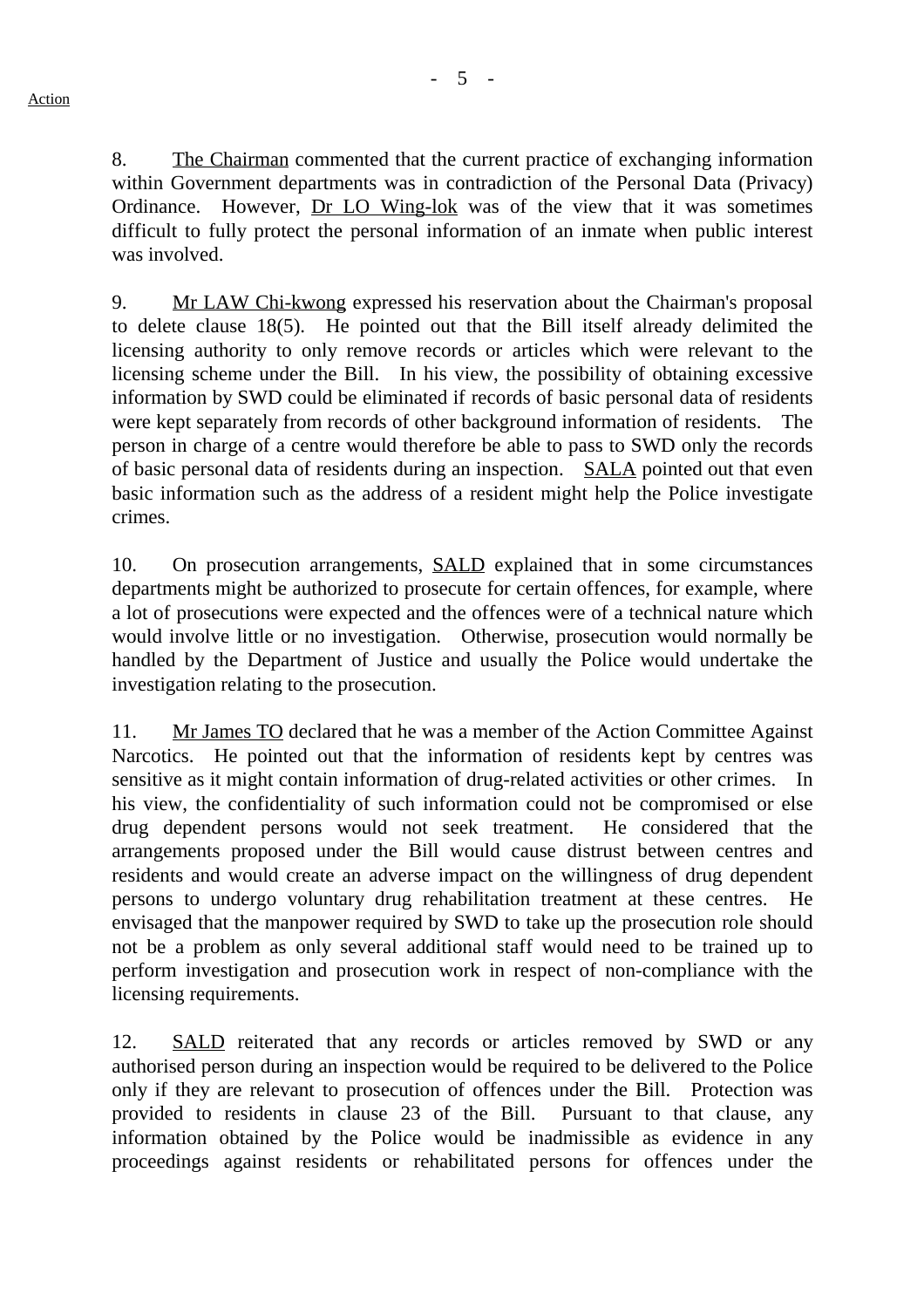Dangerous Drugs Ordinance (Cap. 134). PAS(N) added that in addition to the protection provided under clause 23, protection was also given in the Personal Data (Privacy) Ordinance. If a centre considered that the information sought was in excess of the Bill, it could always resort to this Ordinance for remedy. Mr James TO pointed out that it was difficult in practice to ensure that only records or articles which were relevant to prosecution would be removed during an inspection.

Adm 13. The Chairman asked the Administration to seriously consider whether prosecution authority for offences under the Bill could be taken up by SWD instead of the Police, and to advise members on the additional staff required for the purpose.

Protection of residents' information in drug treatment centres in overseas laws (LC Paper No. CB(2)662/00-01(02))

14. PAS(N) briefed members on the practices of the United Kingdom, Australia and the United States in protecting information of residents in drug treatment and rehabilitation centres. She said that the protection of such information in Hong Kong was slightly better than that in the United Kingdom whereas the protection in the State of Texas, the United States was better than Hong Kong. The protection of residents' information in Hong Kong was similar to that in Australia, where its 1989 Act provided for confidentiality of information obtained by a treatment centre inspector. However, there would also be exemptions when the giving of the information was necessary to remove a threat to the life and health of a person or in response to a lawful request made by the Police, etc.

15. Since it was unlikely that a consensus on how to ensure the protection of residents' information could be reached at the meeting, the Chairman suggested and members agreed to further discuss the issue after the Administration had made a decision on whether prosecution of offences under the Bill could be taken up by SWD.

Building and fire safety requirements under the Code of Practice (the Code) for drug dependent persons treatment and rehabilitation centres (LC Paper No. CB(2)662/00-01(03))

16. In reply to the Chairman, PAS(N) said that there had been consultations with concerned agencies since 1998. Mr Michael MAK pointed out that some agencies were still worried about having difficulties in complying with the licensing requirements. The Chairman said that members would focus discussion on those areas where objections had been raised by agencies and on which no consensus was reached.

17. PAS(N) reported that the latest consultation with agencies concerning building and fire safety of centres was on 22 November 2000. The main concerns of agencies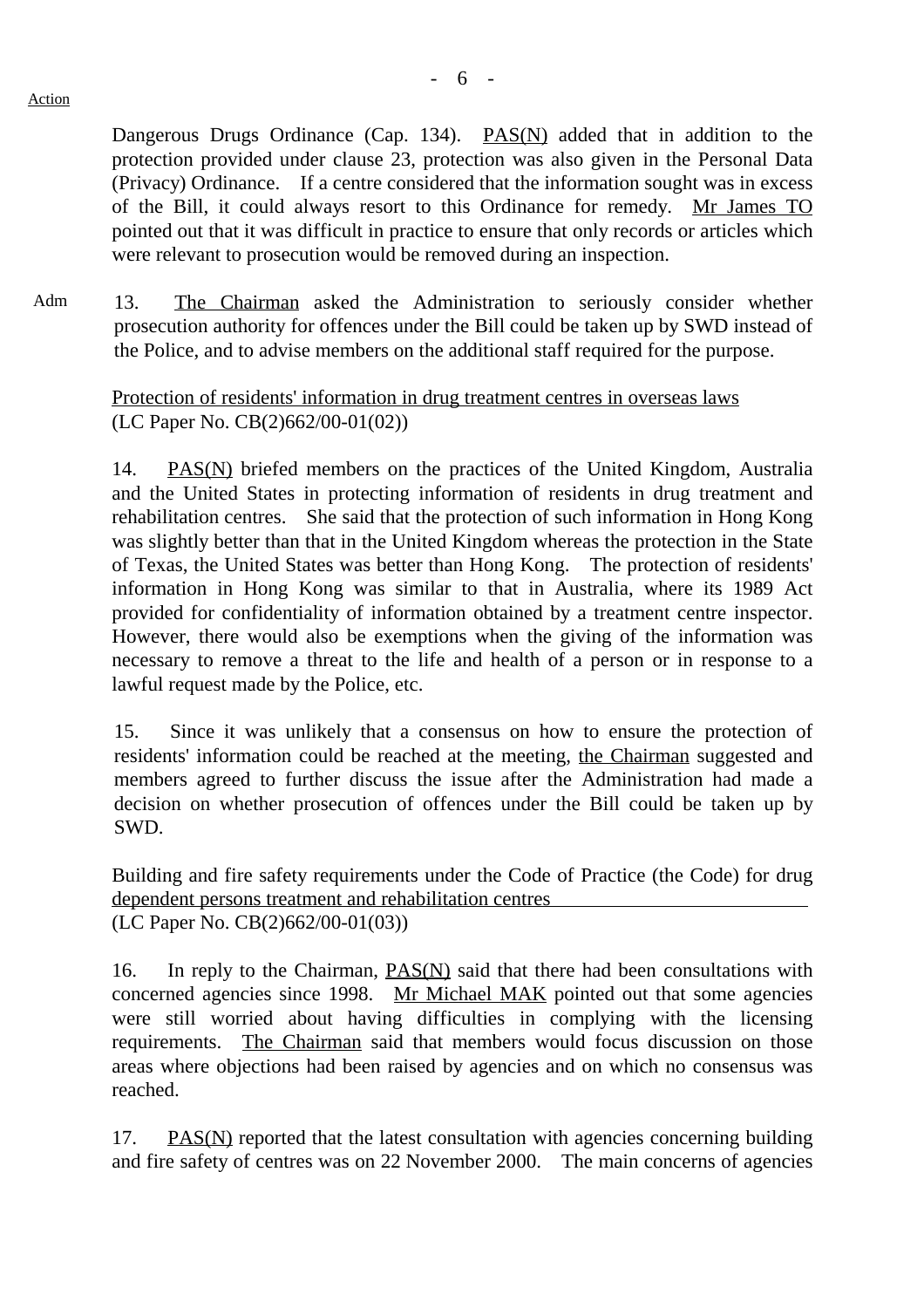were the funding arrangement and professional advice required to fulfil the statutory requirements. The Administration had been working closely with the Buildings Department (BD), the Fire Services Department (FSD) and SWD to provide various assistance to agencies in these areas. In fact, BD and FSD had agreed to relax certain standard requirements for existing centres after taking into account the environmental and financial constraints of some centres. With the relaxed requirements and the grace period of up to a maximum of four and eight years for subvented and nonsubvented agencies respectively, the Administration considered the arrangements proposed under the Bill feasible.

#### Commencement date of the Ordinance

18. Mr James TO suggested to defer the commencement of the licensing scheme after the passage of the Bill so that centres would be given more time to obtain financial resources to carry out the necessary upgrading works during the eight years. The Legislative Council would be able to monitor the progress and the effective date could be further deferred if majority of the centres were still not up to the statutory requirements after eight years. Mr IP Kwok-him supported the views of Mr James TO.

19. Mr LAW Chi-kwong suggested grouping the offence and penal provisions under a schedule in the Bill so that the commencement of such provisions could be deferred to a date later than that of the main ordinance. He considered that such an arrangement would allow more flexibility as the proposed exemption period of four years for subvented centres and eight years for non-subvented centres might not be realistic.

20. PAS(N) said that there was as yet no definite plan on the commencement date of the Bill. The Administration would take account of the readiness of centres before finalising its proposal on the commencement date.  $PAS(N)$  added that some agencies were keen to improve their centres and they had already put in applications for financial resources to conduct improvement works in preparation for licensing. As regards the question of exemption, the proposed system of certificate of exemption provided agencies with the necessary lead time to prepare for licensing. Such certificates were subject to annual renewal with conditions specified for improvement. Through such a mechanism, the Administration would also be able to monitor the progress made by centres in moving towards fulfilment of the licensing requirements.

21. In view of the worries expressed by some centres, Mr James TO maintained the view that deferring the commencement of the licensing scheme would be more desirable than relying on the certificate of exemption mechanism. As regards Mr LAW Chi-kwong's suggestion to delay the commencement of penal provisions after the passage of the Bill, Mr TO pointed out that there might be legal implications.